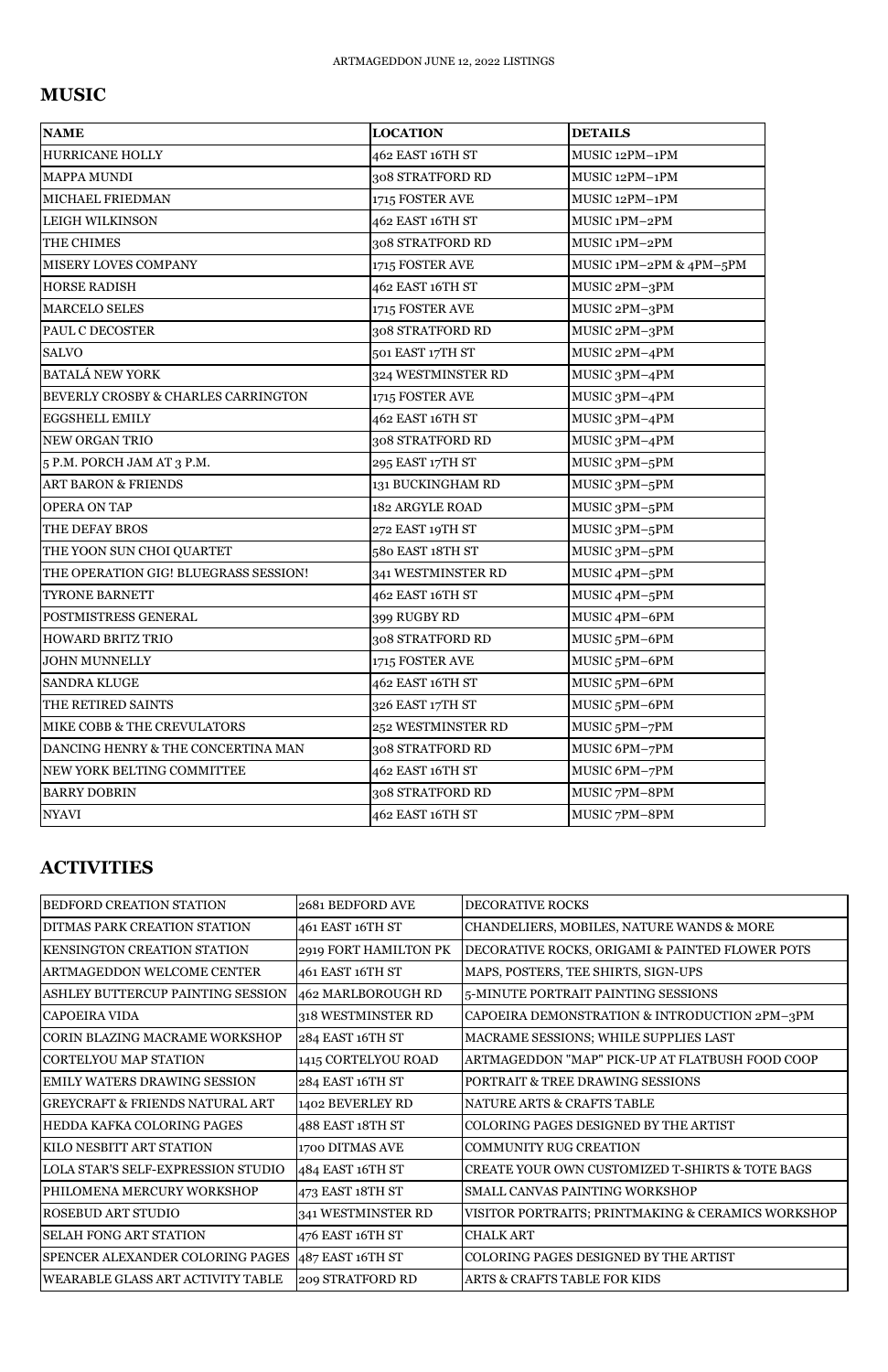## **ARTISTS & MAKERS**

| <b>NAME</b>                        | <b>LOCATION</b>           | <b>DETAILS</b>                        |
|------------------------------------|---------------------------|---------------------------------------|
| <b>ADRIENNE LEBAN</b>              | 52 DEKOVEN CT             | DRAWINGS, PAINTINGS, PRINTS           |
| <b>ALAIYO BRADSHAW</b>             | 444 EAST 17TH ST          | <b>CLOTHING</b>                       |
| <b>ALEX JAMES</b>                  | 471 EAST 16TH ST          | <b>STICKERS &amp; MORE</b>            |
| ALEXANDRA BALTARZUK                | 269 MARLBOROUGH RD        | <b>COLLAGE, DRAWINGS &amp; MORE</b>   |
| <b>ALEXIS HOLLOWAY</b>             | 284 EAST 16TH ST          | <b>PHOTOGRAPHY</b>                    |
| <b>ALLISON CONWAY</b>              | 468 EAST 16TH ST          | DRAWINGS, ILLUSTRATION & MORE         |
| <b>ALYONA MAKEEVA</b>              | 501 EAST 17TH ST          | WATERCOLOR, PRINT ON FABRIC           |
| AMANDA KAVANAGH                    | 1402 BEVERLEY RD          | <b>PAINTINGS</b>                      |
| <b>AMY GEFFEN</b>                  | 462 MARLBOROUGH RD        | <b>POTTERY</b>                        |
| <b>AMY SAIDENS</b>                 | 1402 BEVERLEY RD          | DRAWINGS, ILLUSTRATION, PRINTS        |
| <b>ANA SEASTONE</b>                | 1422 BEVERLEY RD          | <b>POTTERY</b>                        |
| <b>ANDREW VEAL</b>                 | 515 WESTMINSTER RD        | DRAWINGS, ILLUSTRATIONS, PAINTINGS    |
| ANNA SITNIKOV                      | 501 EAST 17TH ST          | <b>JEWELRY</b>                        |
| <b>ANNE BASSEN</b>                 | 1225 DITMAS AVE           | SCULPTURE, IMPROV THEATER             |
| <b>ANNETTE ENGLANDER</b>           | 465 EAST 18TH ST          | PAINTINGS, SILK SCARVES & PILLOWS     |
| <b>ASHLEY BUTTERCUP</b>            | 462 MARLBOROUGH RD        | <b>CLOTHING, PAINTINGS &amp; MORE</b> |
| <b>BARBARA KAMINSKY</b>            | 449 RUGBY RD              | <b>POTTERY</b>                        |
| <b>BEATRIX SLIME</b>               | 326 EAST 17TH ST          | PAINTINGS, MIXED MEDIA                |
| <b>BEN RAGEN</b>                   | 499 ROGERS AVE            | <b>PAINTINGS</b>                      |
| <b>BETTY EIGEN</b>                 | 501 EAST 16TH ST          | <b>POTTERY</b>                        |
| <b>BIANCA CLAIRCIDOR</b>           | 52 DEKOVEN CT             | SILKSCREEN, CLOTHING                  |
| <b>BOBBY JAMES</b>                 | <b>469 MARLBOROUGH RD</b> | <b>HATS</b>                           |
| <b>BRETT DAVIS</b>                 | 499 ROGERS AVE            | <b>PAINTINGS</b>                      |
| <b>CALEDON CLAYWORKS</b>           | 1415 CORTELYOU RD         | <b>CERAMICS</b>                       |
| <b>CAMILLE ATKINSON</b>            | 405 ROGERS AVE            | <b>PAINTINGS</b>                      |
| <b>CARLYN VONETTA SUTTON</b>       | 465 EAST 18TH ST          | <b>POTTERY</b>                        |
| <b>CBD SINCLAIR</b>                | 444 EAST 17TH ST          | <b>BEAUTY, WELLNESS</b>               |
| <b>CHIAKA NAZE</b>                 | 1223 DORCHESTER RD        | T-SHIRTS, PRINTS                      |
| <b>CHINO</b>                       | 476 EAST 16TH ST          | <b>CLOTHNG</b>                        |
| <b>CIANI JAYDE</b>                 | 461 EAST 16TH ST          | DRAWINGS, PAINTINGS & MORE            |
| <b>CORIN BLAZING</b>               | 284 EAST 16TH ST          | DRAWINGS, PRINTS & MORE               |
| <b>DAME LA FLARE</b>               | 1700 DITMAS AVE           | <b>CLOTHING</b>                       |
| <b>DEAN G. BROWN</b>               | 1225 DITMAS AVE           | <b>JEWELRY</b>                        |
| DEBORAH KAPELL                     | 346 MARLBOROUGH RD        | <b>PHOTOGRAPHY</b>                    |
| DESIREE GONZALEZ                   | 1700 DITMAS AVE           | <b>EPOXY RESIN ART</b>                |
| <b>DIA BEGGS</b>                   | 473 EAST 18TH ST          | <b>PAINTINGS</b>                      |
| <b>DIANA SCHOENBRUN</b>            | 1700 DITMAS AVE           | <b>CLOTHING, DRAWINGS &amp; MORE</b>  |
| <b>DIANE FIGUEROA</b>              | 92 MARLBOROUGH RD         | <b>JEWELRY</b>                        |
| DJ DUH KNEE LOW                    | 326 EAST 17th ST          | JEWELRY, LIVE MUSIC                   |
| DYLAN BRANNIGAN                    | 424 MARLBOROUGH RD        | <b>LIVE VISUALS</b>                   |
| <b>EDDIE DELEON</b>                | 326 EAST 17TH ST          | <b>PHOTOGRAPHY</b>                    |
| <b>ELÆ MOSS</b>                    | <b>455 MARLBOROUGH RD</b> | DRAWINGS, PAINTINGS, BOOK ART         |
| ELLEN KIRSHBAUM                    | 501 EAST 16TH ST          | <b>POTTERY</b>                        |
| ELLEN ZANOTTI                      | 404 EAST 18TH ST          | PAINTINGS, PHOTOGRAPHY                |
| <b>EMILY WATERS</b>                | 284 EAST 16TH ST          | DRAWINGS, PAINTINGS & MORE            |
| <b>ERIC BLOOD</b>                  | 290 EAST 16TH ST          | <b>MANDALA</b>                        |
| <b>ERIC PESSO</b>                  | 297 ARGYLE RD             | <b>SCULPTURE</b>                      |
| <b>GAIL WASSERMAN</b>              | 659 RUGBY RD              | <b>POTTERY</b>                        |
| <b>GALAVANT HOME DECOR IMPORTS</b> | 551 RUGBY RD              | <b>TEXTILES</b>                       |
| <b>GAYLE STACHER</b>               | 1116-1114 CORTELYOU RD    | <b>TAROT READING</b>                  |
| <b>GNARLY CASUAL</b>               | 1402 DITMAS AVE           | <b>CLOTHING</b>                       |
| <b>GREENE LIGHT PHOTOGRAPHY</b>    | 2681 BEDFORD AVE          | <b>PHOTOGRAPHY</b>                    |
| <b>GREYCRAFT &amp; FRIENDS</b>     | 1402 BEVERLEY RD          | <b>JEWELRY, TEXTILES &amp; MORE</b>   |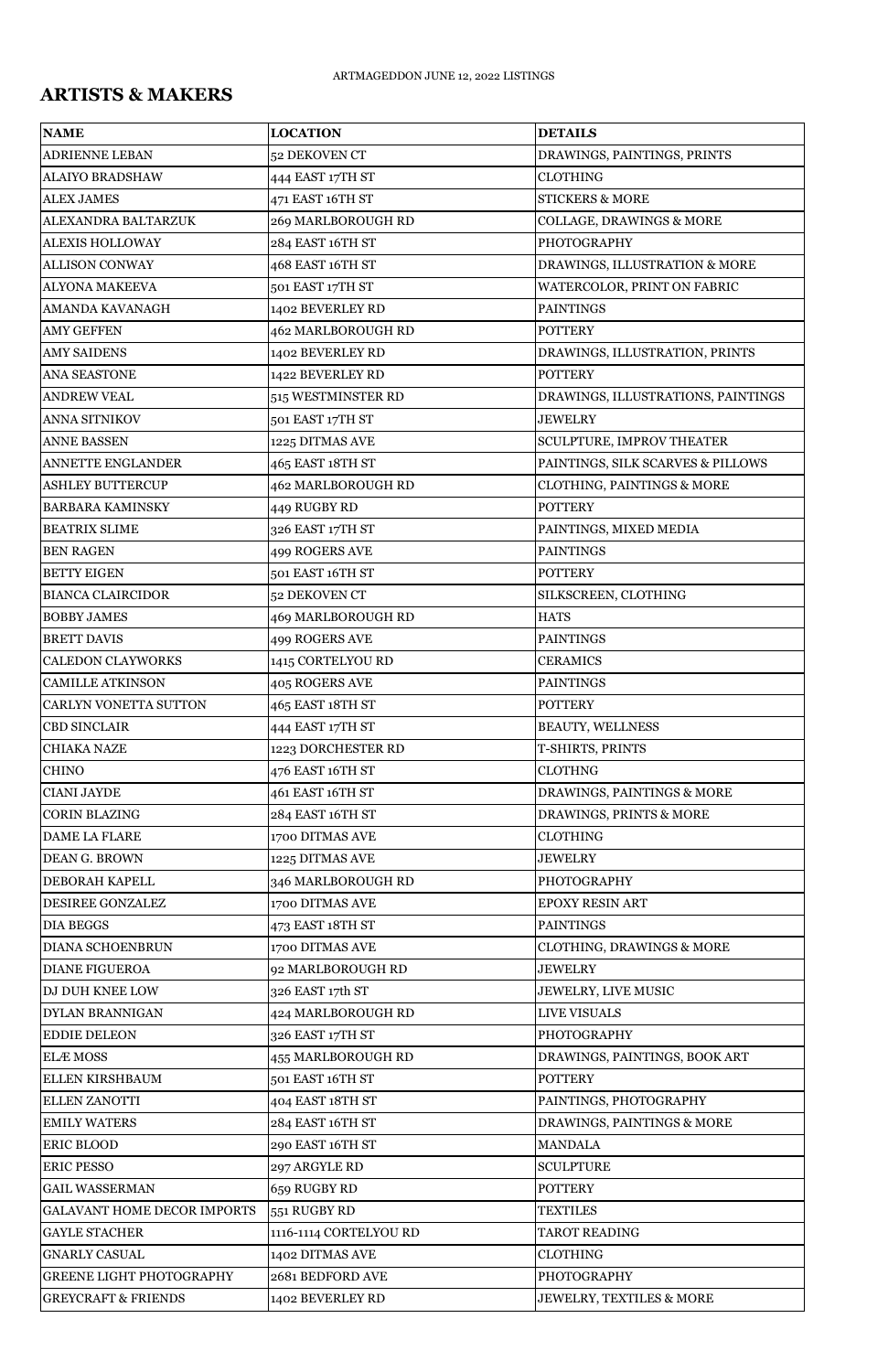| <b>HARRISON LOVE</b>           | 491 WESTMINSTER RD        | ILLUSTRATION, PAINTINGS, PRINTS            |
|--------------------------------|---------------------------|--------------------------------------------|
| <b>HEDDA KAFKA</b>             | 488 EAST 18TH ST          | <b>PAINTINGS</b>                           |
| HOWARD EDELBAUM                | <b>428 WESTMINSTER RD</b> | PAINTINGS, PHOTOGRAPHY, PRINTS             |
| <b>IRENE'S CLOSET</b>          | 1116-1114 CORTELYOU RD    | <b>CLOTHING</b>                            |
| <b>IRINA RODNIKOFF</b>         | 220 WESTMINSTER RD        | PAINTINGS, POTTERY, PRINTS                 |
| <b>IRIS KURTZ</b>              | 500 MARLBOROUGH RD        | CROCHET, TUNISIAN CROCHET & CRAFTS         |
| <b>JAMES ANTONSON</b>          | 473 EAST 18TH ST          | <b>PAINTINGS</b>                           |
| <b>JAMES VINING</b>            | 342 WESTMINSTER RD        | PHOTOGRAPHY, PRINTS                        |
| <b>JANICE JACOB</b>            | 492 MARLBOROUGH RD        | COLLAGE, PAINTINGS                         |
| <b>JEFFREY CHUANG</b>          | 342 WESTMINSTER RD        | ILLUSTRATION, PAINTINGS                    |
| <b>JEFFREY EWING</b>           | 515 WESTMINSTER RD        | <b>PHOTOGRAPHY</b>                         |
| <b>JENN L DESIGN</b>           | 551 RUGBY RD              | <b>GREETING CARDS, STICKERS &amp; MORE</b> |
| <b>JESSICA FRAMPTON</b>        | 1402 DITMAS AVE           | COLLAGE, DRAWINGS, ILLUSTRATION            |
| <b>JESSICA PLANTER BIRZIN</b>  | 229 STRATFORD RD          | <b>PAINTINGS</b>                           |
| <b>JIM EBERSOLE</b>            | 317 EAST 17TH ST          | PAINTINGS, PRINTS                          |
| <b>JOANNA BARRETT-MITCHELL</b> | 220 WESTMINSTER RD        | <b>PAINTINGS</b>                           |
| <b>JOHN HOLT SAGAN</b>         | 473 EAST 18TH ST          | DRAWINGS, PAINTINGS                        |
| <b>JOHN ZAVOCKI</b>            | 1225 DITMAS AVE           | PAINTINGS, DIGITAL PAINTINGS               |
| <b>JOYCE JED</b>               | 492 MARLBOROUGH RD        | DRAWINGS, PAINTINGS                        |
| <b>JUAN CARLOS PINTO</b>       | 1002 CORTELYOU RD         | COLLAGE, PAINTINGS                         |
| <b>JULIE LAMBERT</b>           | 556 RUGBY RD              | <b>WATERCOLOR</b>                          |
| <b>JUSTIN WINSLOW</b>          | 1402 DITMAS AVE           | <b>CLOTHING</b>                            |
| <b>KARISMA</b>                 | 476 EAST 16TH ST          | <b>CLOTHING, DRAWINGS &amp; MORE</b>       |
| KATHY LEVINE                   | 1408 DITMAS AVE           | PAINTINGS ON RECYCLED PAPER                |
| <b>KENNETH HUGHES</b>          | 1223 DORCHESTER RD        | <b>PAINTINGS</b>                           |
| KILO NESBITT                   | 1700 DITMAS AVE           | PRINTS, SCULPTURE, RUGS                    |
| <b>KIND KREATIVES</b>          | 1402 DITMAS AVE           | <b>JEWELRY</b>                             |
| <b>KYLIE BROWN</b>             | 315 MARLBOROUGH RD        | DRAWINGS, PAINTINGS & MORE                 |
| <b>LARA ANTAL</b>              | 468 EAST 16TH ST          | DRAWINGS, COMICS & MORE                    |
| <b>LAURA BOREN</b>             | 1700 DITMAS AVE           | ILLUSTRATION, ZINES & MORE                 |
| <b>LAURA KASTIN</b>            | 488 EAST 18TH ST          | <b>POTTERY</b>                             |
| <b>LAURA TORRENCE</b>          | 1412 DITMAS AVE           | CANDLES, SOAPS & MORE                      |
| <b>LINDSEY JONES</b>           | 1415 CORTELYOU RD         | DRAWINGS, PAINTINGS & MORE                 |
| <b>LIORA CODOR</b>             | 317 EAST 17TH ST          | <b>MOSAIC</b>                              |
| <b>LISA DOMBROW</b>            | 428 WESTMINSTER RD        | COLLAGE, PAINTINGS, PHOTOGRAPHY            |
| <b>LISA DRAHO</b>              | 1402 BEVERLEY RD          | <b>POTTERY</b>                             |
| <b>LIZ BROWNE</b>              |                           | <b>CLOTHING</b>                            |
| <b>LOLA STAR</b>               | 315 MARLBOROUGH RD        |                                            |
|                                | 484 EAST 16TH ST          | CLOTHING, GIFTS                            |
| <b>MADISON DICKSON</b>         | 444 EAST 17TH ST          | DRAWINGS, ILLUSTRATION, PRINTS             |
| MAJESTIC WISDOM PUBLISHING     | 1402 DITMAS AVE           | <b>SHORT BOOKS ON NATURE &amp; BEAUTY</b>  |
| MARGARET SIKOWITZ              | <b>1600 DORCHESTER RD</b> | <b>CERAMICS</b>                            |
| <b>MARLEN TAPIA</b>            | 326 EAST 17TH ST          | JEWELRY, BAGS, SHAWLS                      |
| <b>MARTY ALLEN</b>             | 491 WESTMINSTER RD        | <b>SOCK PUPPET PORTRAITS</b>               |
| MARY ANN SEKELY                | 444 EAST 17TH ST          | PAINTINGS, PRINTS, ART CARDS               |
| <b>MEGAN LOVE</b>              | 461 EAST 16TH ST          | CREATIVE ARTMAKING ACTIVITY                |
| <b>MEISJE REGENSBURG</b>       | 455 MARLBOROUGH RD        | DRAWINGS, JEWELRY & MORE                   |
| <b>MERRIE HANDFINGER</b>       | 516 RUGBY RD              | <b>QUILT ART</b>                           |
| MICHELLE WEN                   | 220 WESTMINSTER RD        | <b>POTTERY</b>                             |
| MICKALA MCFARLANE              | 104 BUCKINGHAM RD         | <b>CLOTHING, DRAWINGS &amp; MORE</b>       |
| MIKAELA GONZALEZ               | 480 EAST 16TH ST          | <b>CLOTHING, ILLUSTRATION &amp; MORE</b>   |
| <b>MIKE YOUNG</b>              | 412 EAST 18TH ST          | DRAWINGS, ILLUSTRATION                     |
| NASTYA MOROZOVA                | 1422 BEVERLEY RD          | <b>POTTERY</b>                             |
| <b>NAY</b>                     | 269 MARLBOROUGH RD        | <b>PAINTINGS</b>                           |
| NICOLE DESMOND                 | 444 EAST 17TH ST          | DRAWINGS, PAINTINGS, DIGITAL ART           |
| <b>NOAM SOLOMON</b>            | 1223 DORCHESTER RD        | <b>PAINTINGS</b>                           |
| <b>OONA BEBOUT</b>             | 326 EAST 17TH ST          | <b>POTTERY</b>                             |
| PHILOMENA MERCURY              | 473 EAST 18TH ST          | <b>PAINTINGS</b>                           |